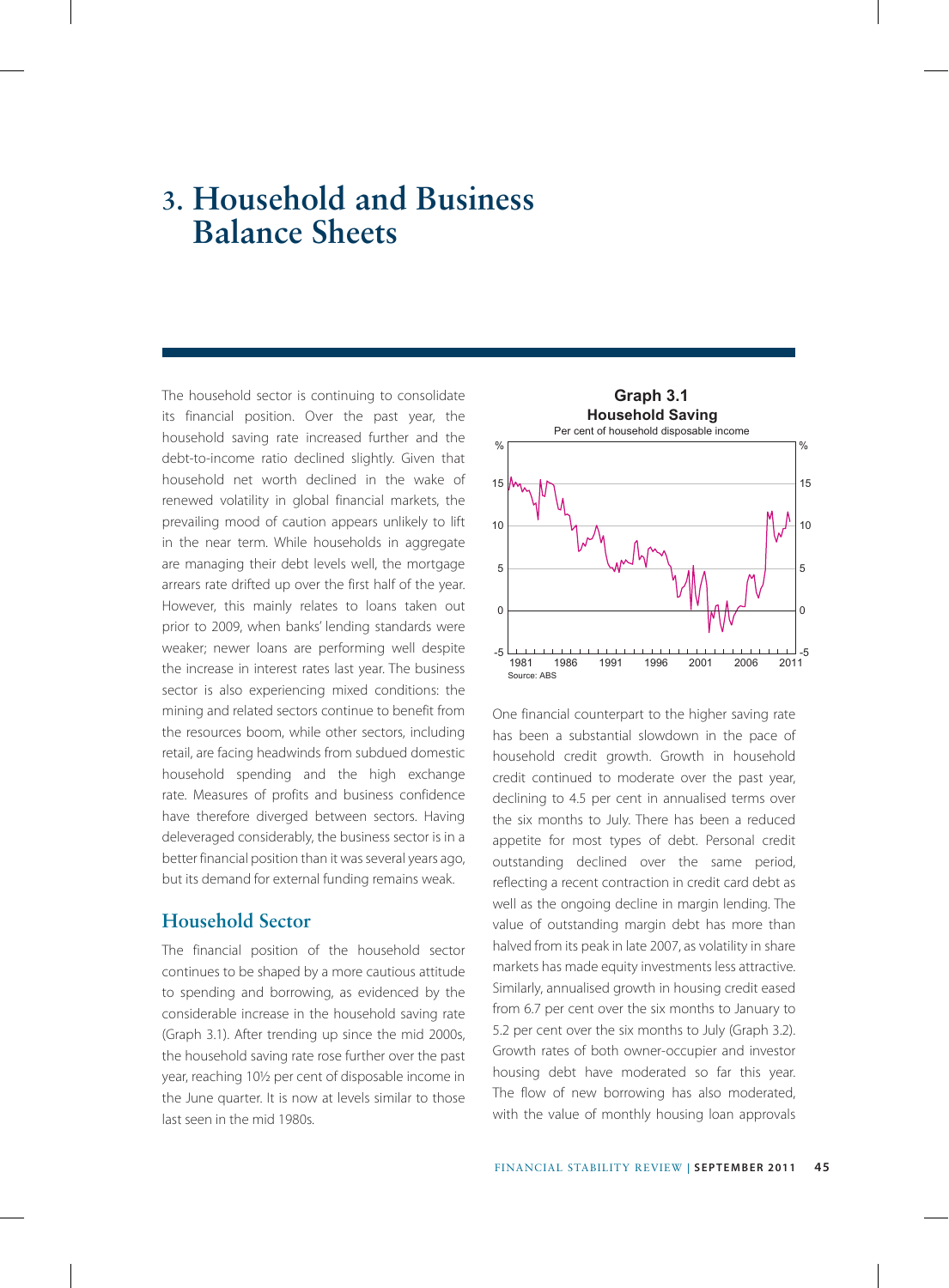

declining by 7 per cent since late 2010. While mortgage refinancing activity has picked up since early 2011, surveys suggest that this is mainly due to households switching to cheaper loans – amid increased competition in the mortgage market – and consolidating debt, rather than taking out larger loans. As debt accumulation has slowed in recent years, the rate of housing equity injection has increased (Graph 3.3).

Contributing to the slower pace of debt accumulation, some households are saving more by choosing to pay down their debt more quickly than required. Net repayments on credit cards have picked up in recent months. Many housing loan borrowers have continued to make substantial excess principal repayments, even as higher interest rates have raised required interest – and thus total – repayments. The average excess repayment is currently equivalent to around three-quarters of the scheduled total (principal plus interest) repayment (Graph 3.4). Consistent with this tendency to pay debt ahead of schedule, surveys have shown that a high share of households consider repaying debt to be the wisest place for savings. Households that make excess repayments on their home loans generally build up buffers that they can draw down in the future if required. This should be regarded as a positive development for the resilience of the sector.







These shifts in saving and borrowing behaviour have in part been enabled by a favourable labour market and solid income growth. The unemployment rate has averaged a little above 5 per cent in recent months after falling from 5.8 per cent in mid 2009. However, forward-looking indicators of labour demand have eased in recent quarters, suggesting only moderate growth in employment in the period ahead. Measured growth in disposable incomes was temporarily boosted by the sharp increase in non-life insurance claims associated with the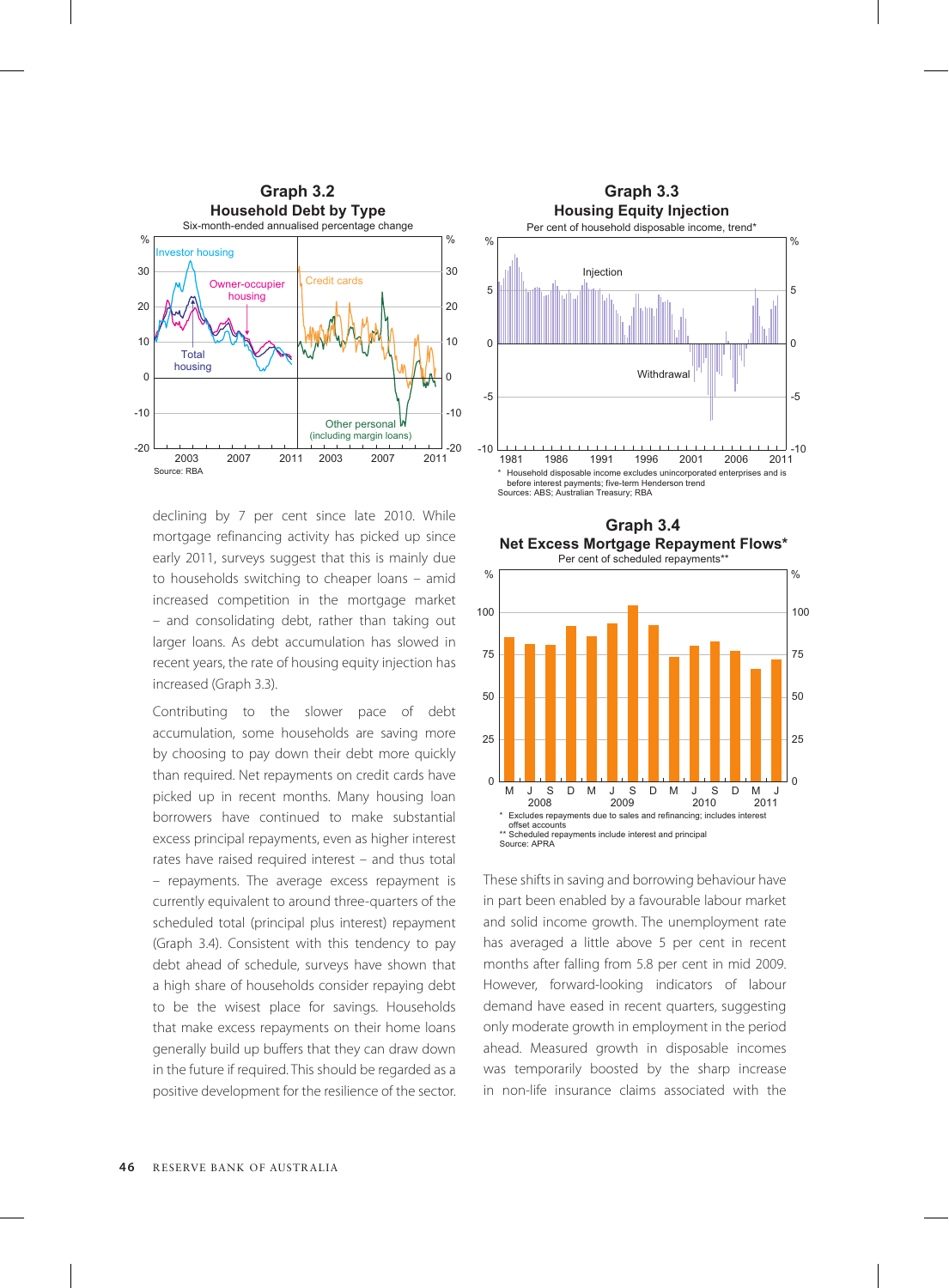natural disasters earlier in the year, but other, ongoing, sources of income have remained strong. For example, real compensation of employees per household rose by 3 per cent over the year to the June quarter, reflecting solid employment and wages growth (Graph 3.5). Growth in gross income therefore outpaced the impact of higher interest payments, such that growth in real disposable income per household (after interest payments) also strengthened, to 3.3 per cent over the year to the June quarter, up from 2.3 per cent over the year to the December 2010 quarter.

Putting the slow rate of borrowing and solid income growth together, the ratio of household debt to annual household disposable income fell modestly from a peak of 158 per cent in mid 2010 to 154 per cent in the June quarter (Graph 3.6). This ratio has now been broadly unchanged since 2006. After rising through 2010, the ratio of household interest payments to disposable income also declined slightly in the first half of the year, to 11.7 per cent. Despite being around 2 percentage points lower than its September quarter 2008 peak, it is still relatively high by historical standards.

Households might have been motivated to become more cautious in their financial behaviour in part because their net asset position is no longer following its past trend of rapid expansion.



Household net worth is estimated to have declined slightly over the first half of 2011, compared with annual average growth of almost 9 per cent over the past decade. A further decline is likely in the September quarter, given that share prices have fallen. The recent weakness has, however, mainly been driven by falls in dwelling prices, which were down about 2 to 2½ per cent on a nationwide basis over the year to the June quarter (Graph 3.7).





**Graph 3.7**

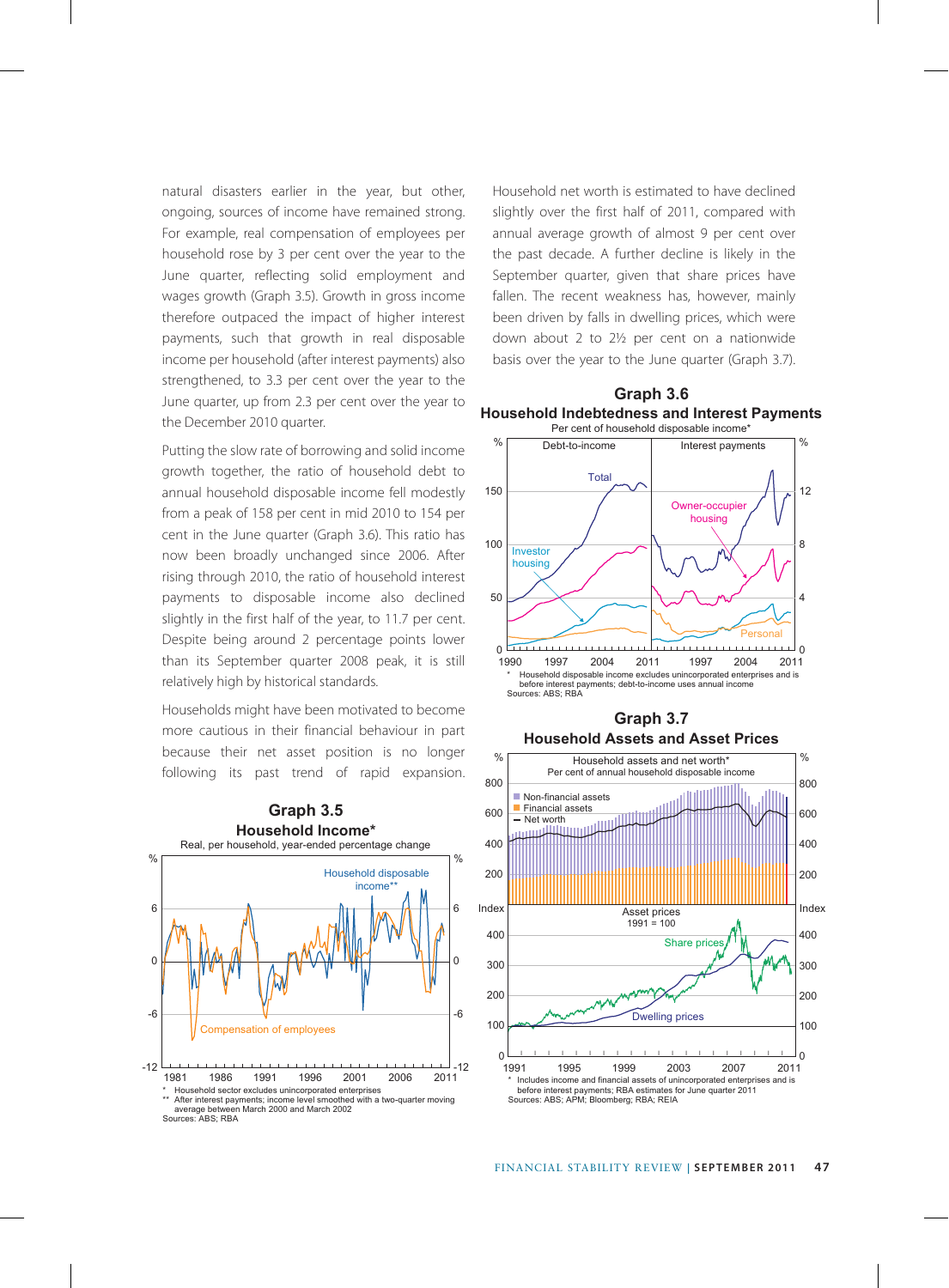Softness in housing markets has been reasonably broad-based, with dwelling prices falling the most in Perth and Brisbane over the year, while Sydney and Canberra have been fairly resilient. The ratio of dwelling prices to income has declined over the past year to around the average level of the past decade (Graph 3.8). The spread between rental and real bond yields has also widened in recent years.



Growth in household financial assets has also been modest. Over the six months to June, household financial assets are estimated to have expanded by around 4 per cent in annualised terms, compared with average annual growth of about 8½ per cent over the past decade. Continued net inflows, particularly into superannuation and deposits, offset negative valuation effects associated with falls in share prices. Given the volatility in equity markets in recent years and higher returns being offered on deposits, households have become more conservative in their investment preferences, directing a larger share of their discretionary savings to deposits while reducing direct equity investments. This is also consistent with surveys showing an increase over the past few years in the proportion of households nominating bank deposits as the wisest place for their savings and fewer nominating equities and real estate.

Financial stress indicators continue to show that the household sector in aggregate is coping reasonably well with its debt level and higher interest rates, although mortgage arrears rates have increased recently. After broadly levelling out in 2010, mortgage arrears rates resumed their upward drift over the first half of 2011. By loan value, the share of non-performing housing loans on banks' balance sheets increased to 0.8 per cent in June, from 0.7 per cent in December 2010 (Graph 3.9). The upward movement is also evident in the monthly data on securitised housing loans, with the 90+ day prime arrears rate up about 12 basis points over the same period, to 0.7 per cent. However, it appears to have stabilised at these levels more recently.



The increase in arrears over the first half of the year likely reflects a combination of factors. Cost of living pressures from higher interest rates and rising utility and petrol prices may have become more important as the pace of expansion in employment slowed in the past year. A sharper increase in the arrears rate on variable-rate than fixed-rate securitised housing loans over the past six months is consistent with this. Higher interest rates and costs of living are also cited as the dominant sources of mortgage repayment stress in household surveys conducted in the first half of 2011.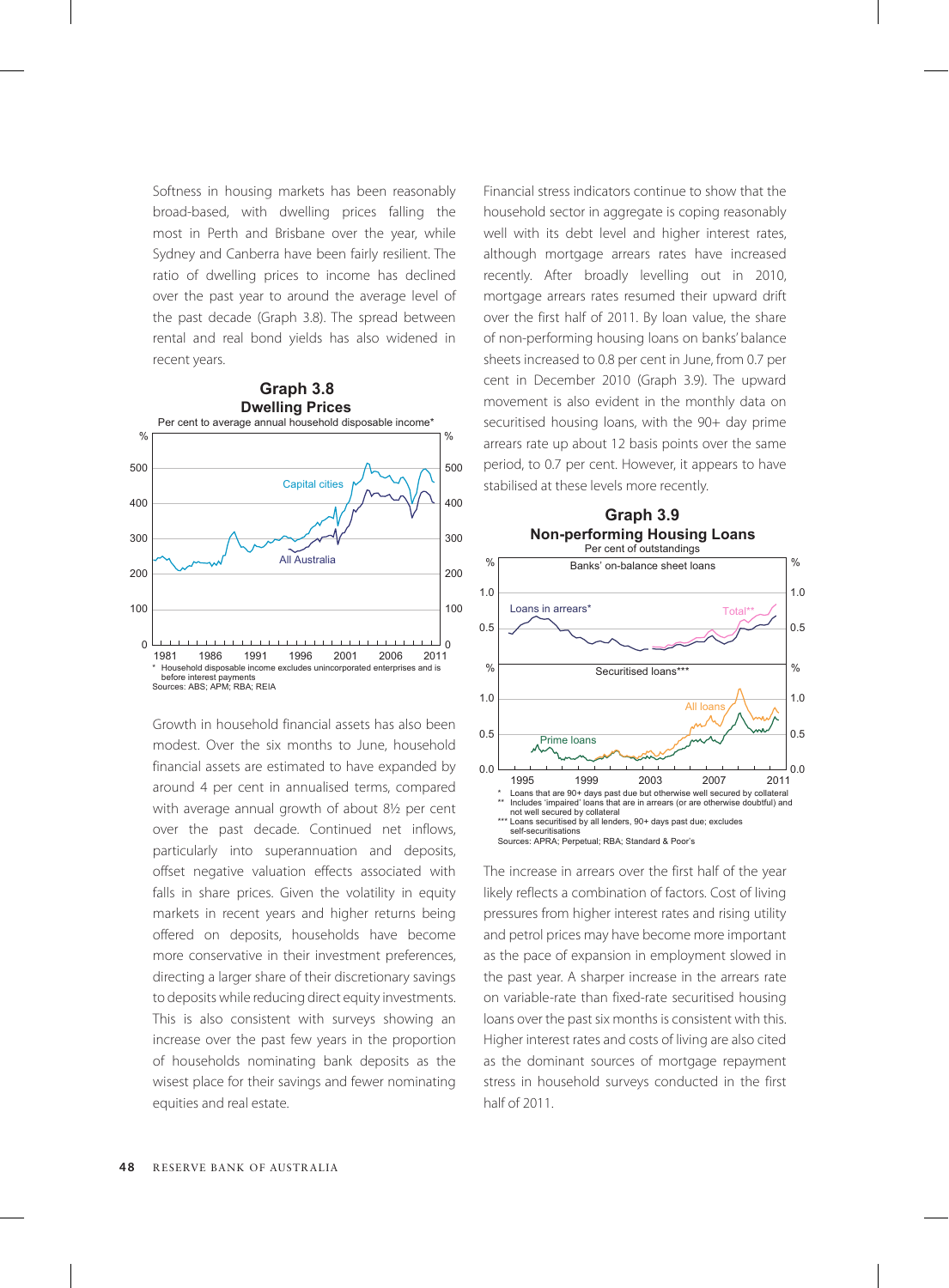To a lesser extent, the natural disasters earlier in the year, particularly the Queensland floods, may also be contributing some upward pressure on arrears. A large number of borrowers in affected areas were granted temporary repayment holidays, with at least some of these loans being classified as non-performing. Even so, recent liaison with the major banks indicates that the majority of borrowers exiting hardship relief have been able to resume loan repayments, so this effect on arrears rates is likely to be only temporary.

Comparing the performance of housing loans across age cohorts, it appears that most of the recent increase in the mortgage arrears rate has been due to loans that were taken out prior to 2009. Loans that were extended towards the end of earlier periods of strong housing price growth and weaker lending standards have generally been the worst performing in recent years (see 'Box C: A Closer Look at Housing Loan Arrears'). Housing loans made since 2009, including for many first-home buyers, have been performing better than earlier cohorts, despite the fact that these borrowers are typically facing higher interest rates than at origination (Graph 3.10). This likely reflects an improvement in loan quality due to a tightening in lending standards after 2008. In particular, the share of new low-doc housing loans (where borrowers can provide less evidence of debtservicing ability than normal) has fallen considerably since 2008 (Graph 3.11). The share of new loans with loan-to-valuation ratios above 90 per cent also fell significantly in recent years, though it has edged up over the past year as competition in the mortgage market has intensified.

Even though loan performance deteriorated over the first half of the year, the overall mortgage arrears rate in Australia is still low by international standards (Graph 3.12). Looking forward, the experiences of those countries that currently have high arrears rates, as a result of high unemployment or an excessive easing in lending standards in earlier housing price booms, are unlikely to be the model for future outcomes in Australia. First, housing









prices in Australia did not grow especially rapidly in most parts of the country in the period since 2004, although Queensland and Western Australia were exceptions at various stages. The decline in housing prices recently has been modest compared with the sharp downturns seen in some cases overseas. Second, even before their tightening in 2009, lending standards in Australia had not eased as much as in some other countries. The near absence of sub-prime housing loans in Australia relative to the United States is one prominent example. Australian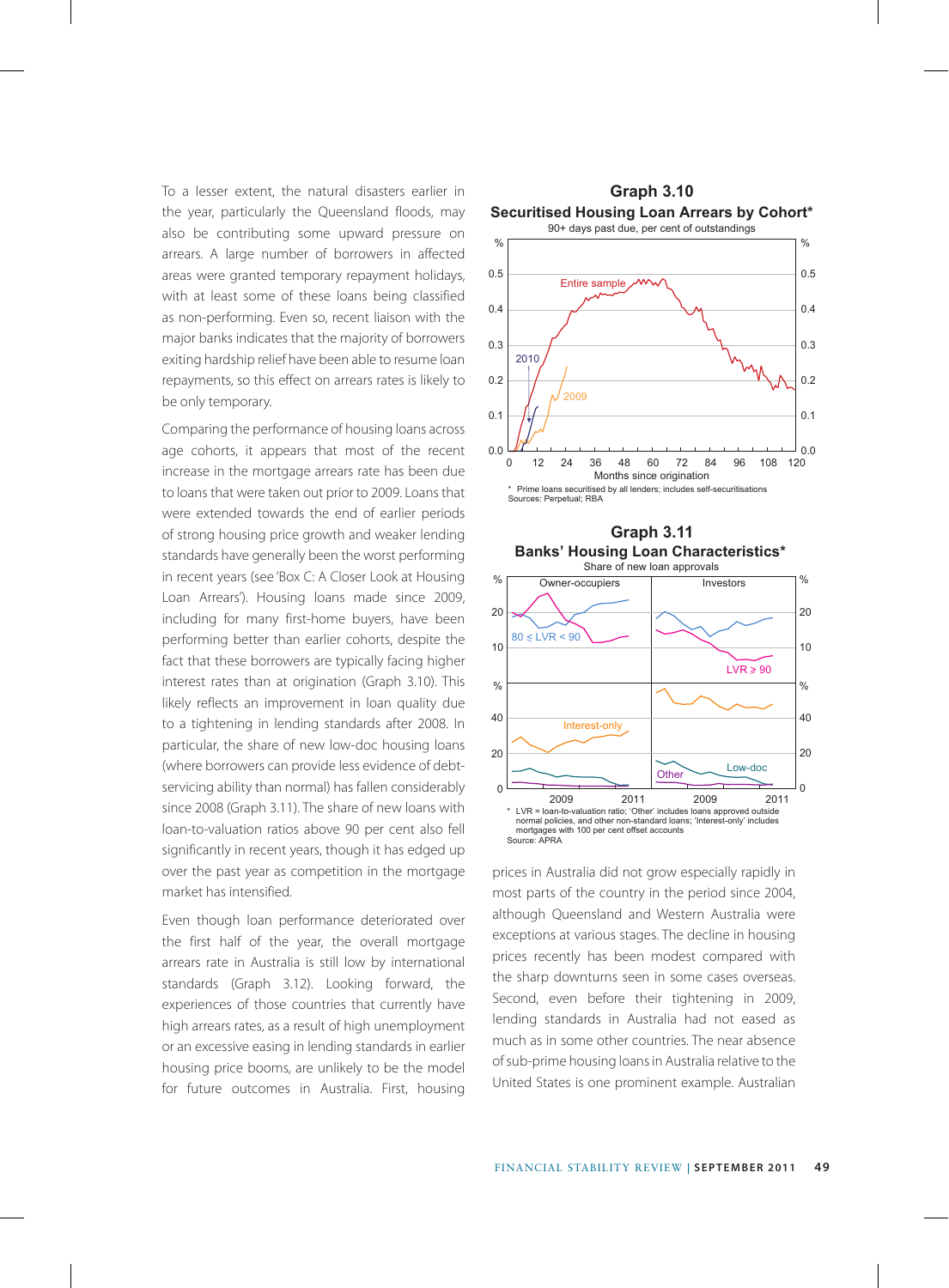

Sources: APRA; Bank of Spain; Canadian Bankers' Association; Council of Mortgage Lenders; FDIC; RBA

lenders also assess mortgage serviceability at higher interest rates than those prevailing at origination, a practice not always followed overseas. Third, as noted above, a large share of mortgage borrowers in Australia make excess repayments. This increases the resilience of households to shocks, relative to countries where it is less common to do so. As well as providing a cushion against changes in borrowers' financial circumstances, excess repayments increase the distance between the remaining loan balance and a property value that could be lower in the future, making negative equity positions less likely. Finally, the labour market in Australia is in better shape than in many other countries, and its prospects are also more favourable given the macroeconomic outlook.

As for arrears rates, other indicators of financial stress do not suggest that household financial circumstances have deteriorated markedly. Rates of applications for property possession picked up in most regions in the first half of 2011, consistent with the deterioration in loan performance. They remain below earlier peaks except in Western Australia and south-east Queensland, where the rates of applications for property possession are closer to their recent peaks. The nationwide rate of bankruptcies and other personal administrations declined further in the first half of 2011, and is now well below the peak in 2009, though this also tends to be a more lagged indicator of household financial stress.

## **Business Sector**

The business sector continues to be affected by conflicting forces, with the resources sector and related industries benefiting from strong foreign demand for Australian commodities, while some other industries are facing challenges from the high level of the exchange rate and relatively subdued domestic household spending. These influences have been reflected in business conditions and profitability during the past year, which have been more moderate outside the mining and related sectors. Overall, though, the business sector has continued to strengthen its financial position.

According to the national accounts, business profits rose by almost 10 per cent over the year to the June quarter in year-average terms, with mining profits increasing by around 35 per cent and non-mining profits declining slightly. The non-mining profits-to-GDP ratio declined from its late 2009 peak and is now slightly below the average of the past decade, while the ratio for the mining sector is well above its long-run average level. Most non-mining industries have seen their profits decline as a share of GDP in the past year, particularly manufacturing and construction (Graph 3.13). Consistent with these trends, firms' perceptions of current conditions and their confidence for the upcoming period have been above average in the mining and related industries, but only around or a little below average in most other industries (Graph 3.14).

The sectoral divergence has also been evident in announcements during the latest corporate reporting season. On a matched sample basis, listed resources companies reported underlying earnings to be up around 45 per cent in the 2010/11 financial year compared with the previous financial year, even though some of them suffered falls in their June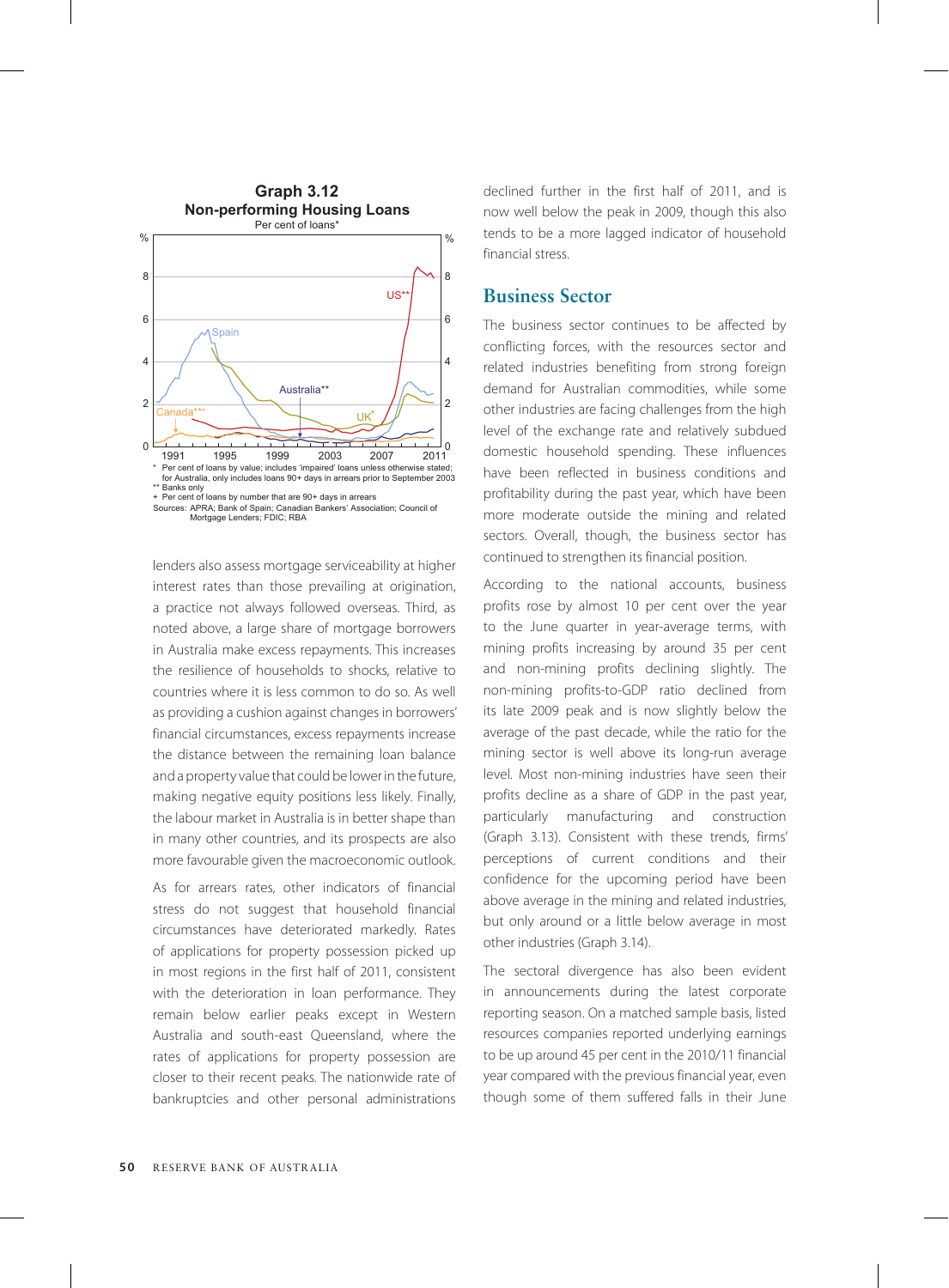



half-year earnings because of adverse weather earlier in the year. In contrast, underlying earnings declined by 5 per cent in the 2010/11 financial year for other listed non-financial companies. Although analysts have revised down earnings forecasts across most sectors since March, they continue to predict strong growth in resources companies' profits.

Smaller businesses have experienced rising profits over the past year, but to a lesser extent than larger businesses. For example, over the year to the June quarter, the national accounts measure of profits of unincorporated enterprises increased by 7 per cent in year-average terms, compared with 11 per cent for the profits of incorporated businesses. Partial credit bureau data suggest that profitability in the unlisted (generally smaller) business sector has improved since 2009 but remains below pre-crisis levels, especially for the smallest firms. The median after-tax return on assets among the limited sample of firms that have already reported 2011 results was 4.7 per cent, compared with a pre-2009 average of about 6.7 per cent. While the share of all unlisted firms making losses has returned to its pre-crisis average, the share of smaller unlisted firms making losses remains above average. Around 40 per cent of firms with assets under \$1 million reported losses in 2010 and 2011, compared with an average of 25 per cent over 2006 to 2008. Survey evidence indicates that small business profitability remains below average and industry liaison also suggests that stress among this segment has been increasing (Graph 3.15).



The business sector has been able to finance a larger share of its investment through internal funding in recent years, largely because that investment has been concentrated in sectors such as mining, where profitability has increased the most. Internal funding of non-financial corporates fell slightly in the March quarter, but was still close to its average of the past few years of 10 per cent of GDP (Graph 3.16). This compares with a long-run average of about 8 per cent of GDP.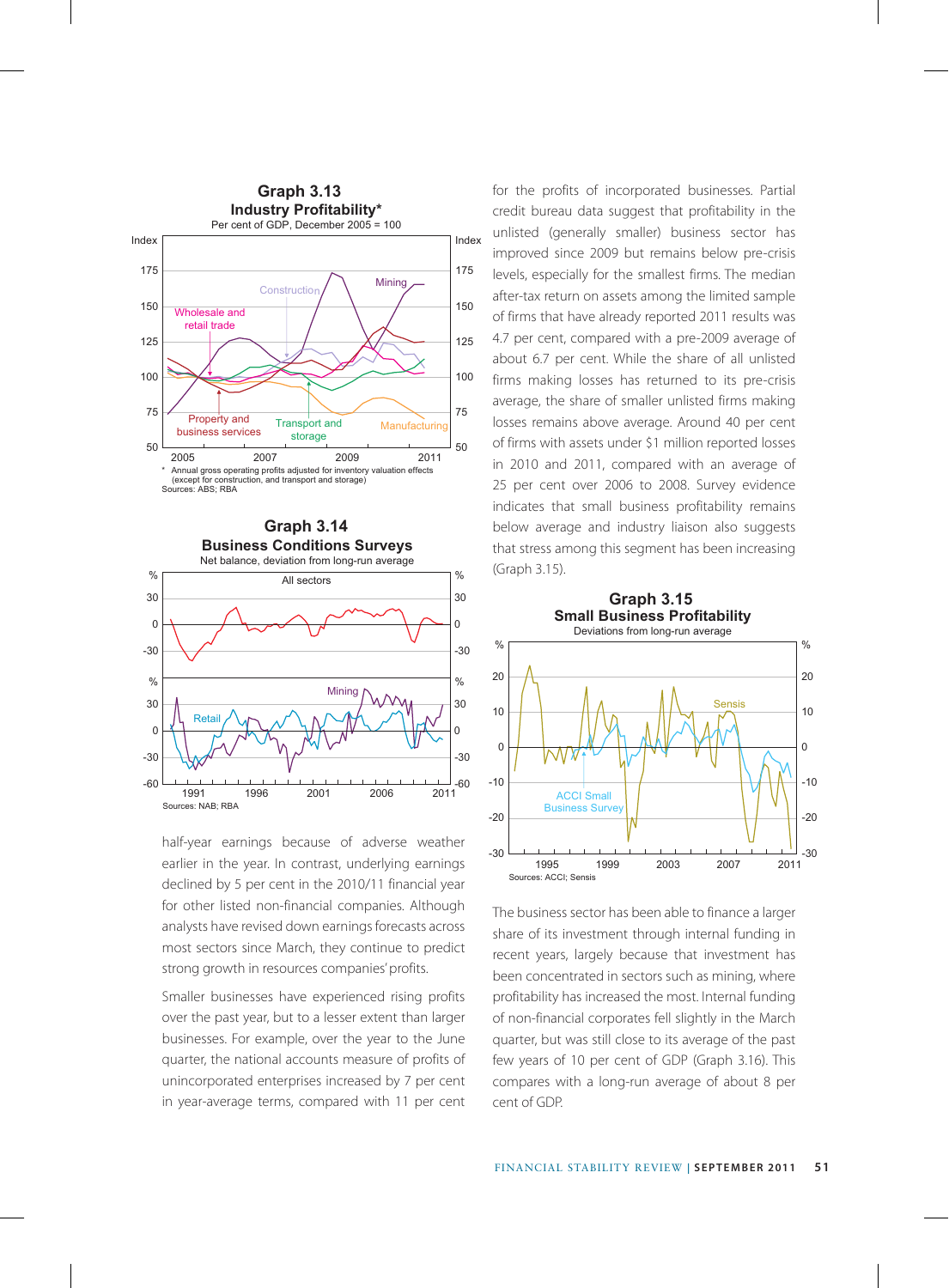

In contrast to internal funding, businesses' external funding has been subdued in recent years. Looking through the quarterly volatility, external funding has averaged around 2½ per cent of GDP since 2009, below the long-run average of about 6 per cent. The switch from debt to equity funding evident during the crisis, when many firms sought to reduce their leverage, appears to have run its course. Listed non-financial companies raised about \$16 billion of equity over the eight months to August, slightly above the corresponding period in 2010 (Graph 3.17). This was partly offset by buybacks, including BHP's \$6 billion purchase of domestically listed shares. Consequently, net equity raisings over the same period were only about \$9 billion, which was below the long-run average. Resources companies accounted for much of the equity issuance in the past few years, while issuance by companies in the real estate and infrastructure sectors remained low. Reflecting the general weakness in share prices, there have been relatively few initial public offerings during the past few years.

Business debt funding remains subdued: while nonintermediated debt issuance has been robust since mid 2010, this has largely been offset by a contraction in intermediated business credit. Corporate bond issuance in the year to August was \$31 billion, up from \$18 billion in the previous year. Firms across a



number of sectors have taken advantage of strong offshore demand for Australian debt to increase their issuance. Spreads between corporate bond yields and yields on Commonwealth Government securities have increased over the past few months, but generally to a lesser extent than comparable spreads in the United States and Europe, and remain well below the peaks in early 2009.

After contracting over much of 2009 and 2010, business credit remains weak. Growth turned positive in the early part of this year, but this was followed by further declines in recent months, such that the level of business credit rose at an annualised rate of only 0.6 per cent over the six months to July (Graph 3.18). The weakness has been concentrated in lending to larger firms. Loans larger than \$2 million account for almost all of the decline in bank business credit since the end of 2008, and lending to incorporated businesses has fallen by 11½ per cent over the same period; by contrast, lending to smaller, unincorporated businesses expanded by about 7 per cent.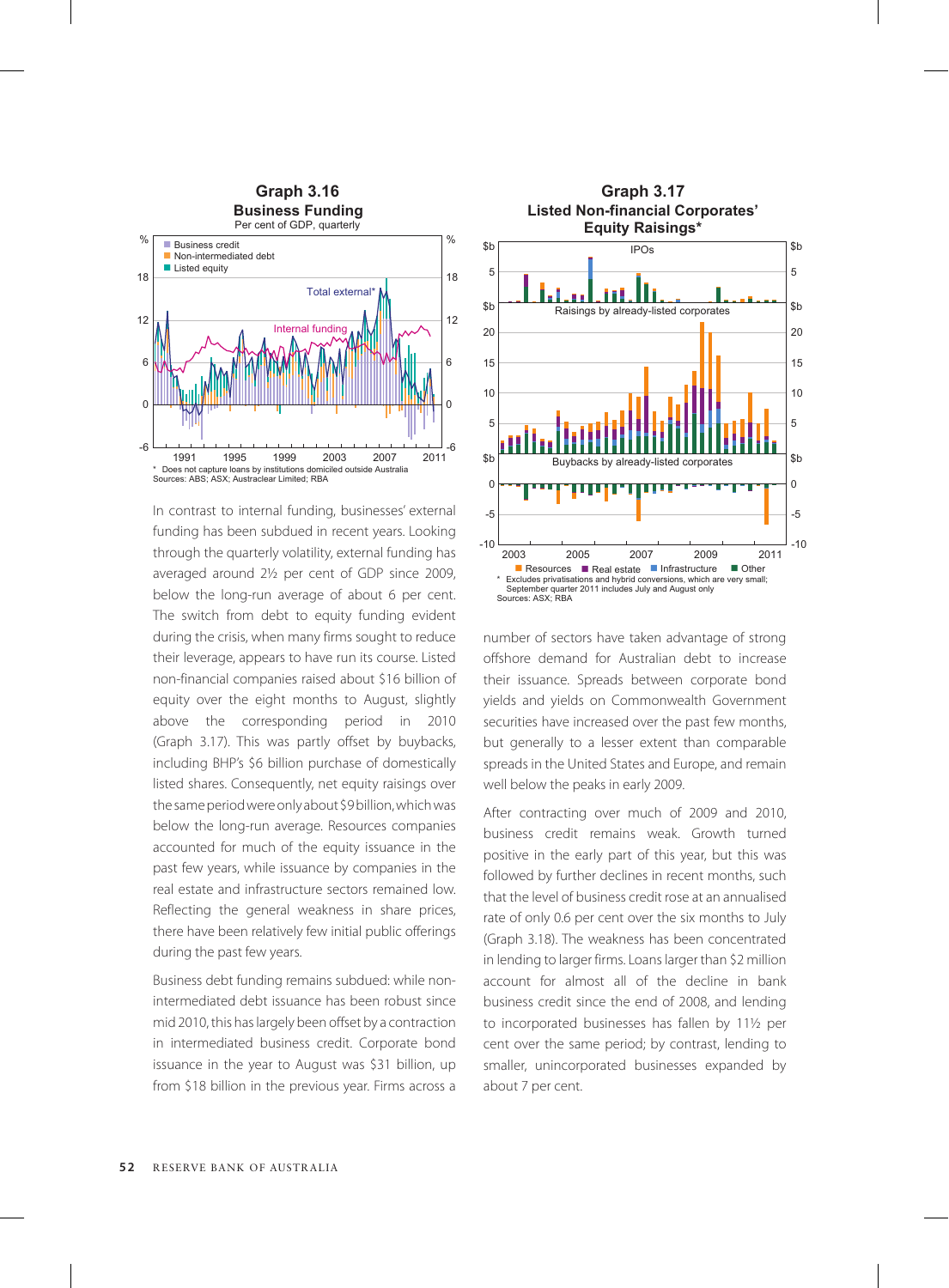

Smaller businesses typically rely more on bank funding because they cannot obtain funding from capital markets. It is therefore not surprising that measures of lending to this group have held up better than lending to larger businesses in recent years. One driver of the difference more recently is that some larger and listed businesses took advantage of favourable conditions to issue debt in wholesale markets, particularly offshore. But the weakness in intermediated borrowing by listed companies, and therefore in overall business credit, was in large part a response to the pressures those firms faced to deleverage, both during the crisis and since. Many of them sought to reduce leverage by replacing debt with equity, sometimes under pressure from their creditors. Surveys point to a reduction since 2009 in the share of firms reporting difficulty obtaining finance. While liaison also indicates that the availability of bank finance has improved over the past year for many firms, credit conditions remain tighter than prior to the crisis.

Listed corporates' gearing remains at low levels not seen since the early 1980s. Book value gearing of listed non-financial companies was around 45 per cent at June 2011, down from a pre-crisis peak of about 85 per cent and below the long-run average of 65 per cent (Graph 3.19). The restructuring of Centro Properties Group, together with continued deleveraging and



stable or slightly higher asset valuations at other firms, sharply lowered the gearing of the listed real estate sector over the first half of 2011. Likewise, the restructure of Alinta Energy lowered the gearing of infrastructure firms, despite higher debt levels at a number of other companies in this sector. Debtfunded acquisitions and share buybacks by a few large resources companies, together with higher debt levels at some large industrial and media firms, contributed to a slight rise in gearing across other sectors over the six months to June.

Partial credit bureau data suggest the unlisted business sector has continued to deleverage. Median gearing was 35 per cent based on the 2011 sample of firms, down from 38 per cent in the 2010 sample. As has been the case for a few years, the fall was mostly due to reductions in gearing by the most highly leveraged firms; this pattern could be interpreted as reducing risk in the business sector more than proportionately to the decline in median gearing.

Firms have also strengthened their financial positions by increasing their cash holdings. Yearended growth in business deposits at banks has recently been around 12 per cent, up from 5 per cent in mid 2010. While listed resources companies reduced their cash holdings over the first half of 2011, these holdings have still grown considerably over recent years due to strong profitability. Liquidity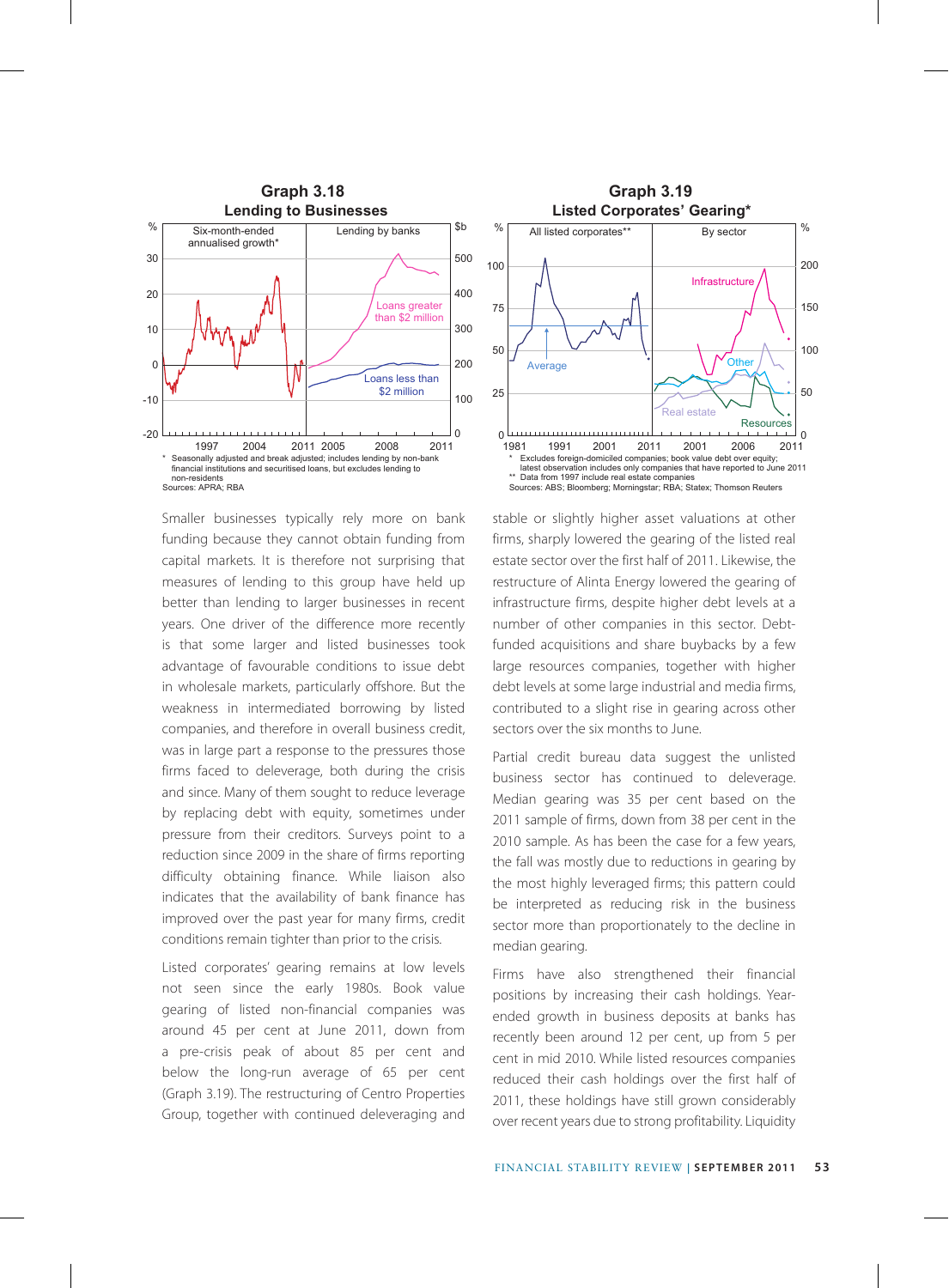ratios have also drifted up modestly among other listed and unlisted non-financial companies.

As the business sector has deleveraged, the ratio of its interest payments on intermediated debt to profits has remained below its long-run average level despite the increases in interest rates in the past few years. This ratio declined to about 12 per cent in the June quarter, well below the recent peak of 17 per cent in 2008 (Graph 3.20). Even so, interestservicing ratios vary widely across different sectors, being above average in sectors such as property where gearing ratios are still relatively high, and well below average in the mining sector.



The rate at which incorporated businesses are entering external administration has been relatively stable over recent years, despite a pick-up in June and July (Graph 3.21). Queensland and New South Wales continue to have above-average rates of corporate failure. In contrast, after rising over the past couple of years, the failure rate for unincorporated businesses has moderated since late 2010. As discussed in 'The Australian Financial System' chapter, the share of banks' business loans that is non-performing increased slightly in the June quarter, but remains below the peak reached in September 2010 (Graph 3.22). The non-performance rate is still higher for loans to incorporated businesses than to unincorporated businesses.





## **Commercial Property**

Loans for commercial property acquisition and development are the largest component of banks' business lending in Australia, at about one-third. While there has been an improvement recently, these exposures continue to account for about one-half of banks' impaired business loans. In June, around 5.7 per cent of banks' domestic commercial property exposures were classified as impaired, down from a peak of 6.2 per cent in September 2010. Much of the recent improvement has been due to banks selling a few large bad debts.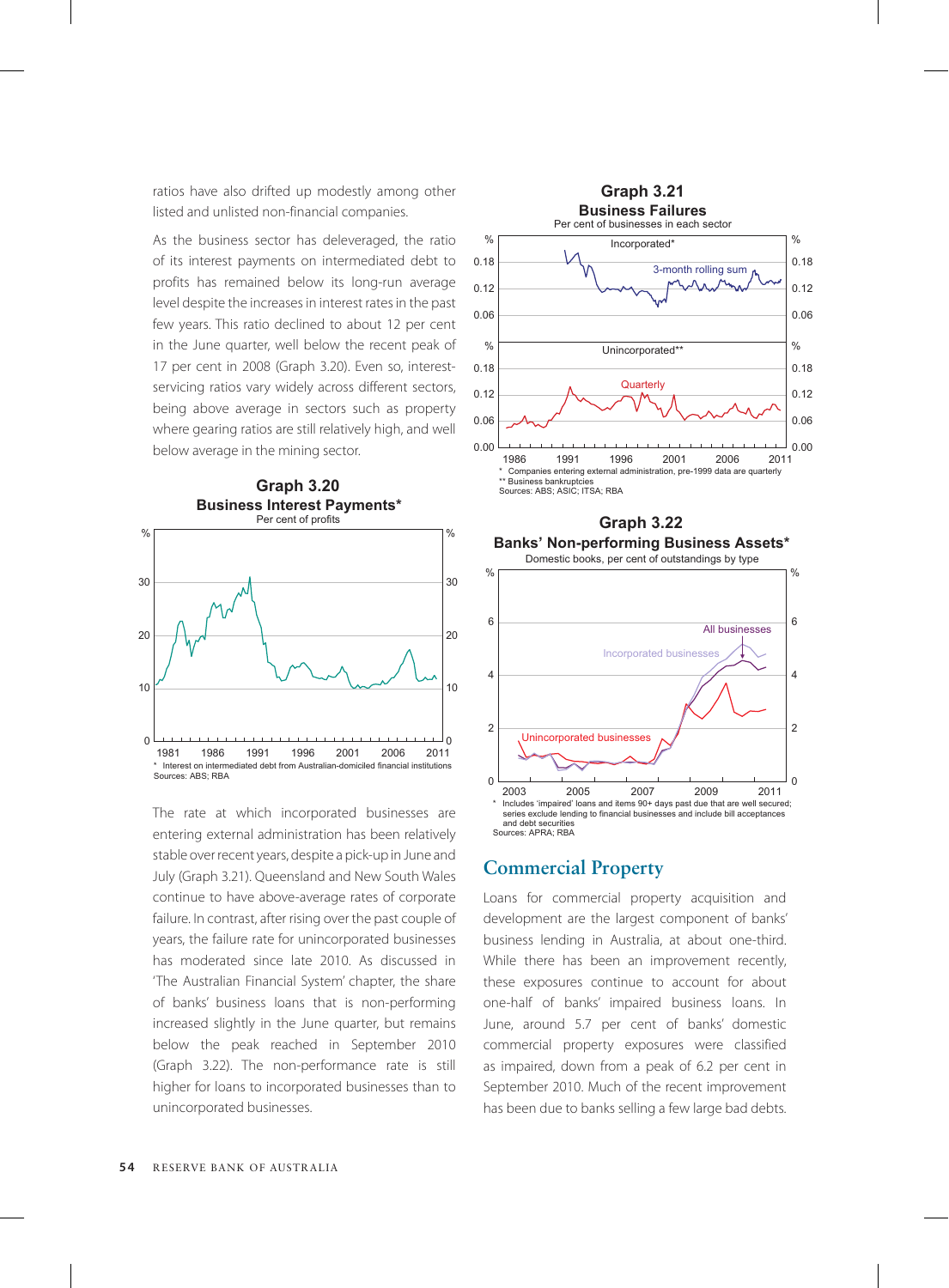After a period of rising vacancy rates and falling property values and rents, conditions in the commercial property sector have generally improved over the past year. CBD office vacancy rates have edged down in most cities since 2009, particularly in Perth and Brisbane. Consistent with this, office property values and rents have recovered somewhat, though both remain around 20 per cent lower than their recent peaks on a national basis (Graph 3.23). Rents and property values have also increased in the industrial and retail property markets over the past year.

Despite the improvement in conditions overall, commercial property construction activity remains weak. Commercial building work done has continued to moderate as a share of GDP and remains around one-quarter below its longrun average. However, industry liaison points to considerable activity in the Melbourne high-rise residential market. While these projects typically meet appropriate lending standards with strong pre-sales and sufficient equity, some rely heavily on overseas purchasers, a source of demand that might not necessarily be available in the longer term.

The broader weakness in construction activity in part reflects ongoing tightness in lending conditions. While larger developers have good access to wholesale debt markets, industry liaison indicates that access to intermediated finance for small- to medium-sized developers is still quite tight, with lenders requiring stricter collateral and covenant conditions and higher pre-commitment/pre-sale ratios. Foreign-owned and smaller Australian-owned banks continued to reduce their exposures to the domestic commercial property market over the year to June, while the major banks' exposures were relatively steady (Graph 3.24). Non-bank forms of finance also remain constrained, with very little issuance of commercial mortgage-backed securities since the crisis and mortgage trusts' funds under management remaining low. The major banks are now estimated to account for about 65 per cent of all commercial property debt financing in Australia, up from nearly 48 per cent in 2006, due to the larger declines in debt funding from other sources in recent years.

ASX-listed real estate investment trusts (A-REITs) have come closer to completing their targeted balance sheet restructuring and have therefore slowed their equity raisings since 2009. Net equity raisings during the first eight months of 2011 amounted to \$0.4 billion, down from \$1.4 billion over the same period last year, and well below the pre-crisis average (Graph 3.25). The aggregate debt-to-equity ratio of A-REITs has fallen from 110 per cent in December 2008